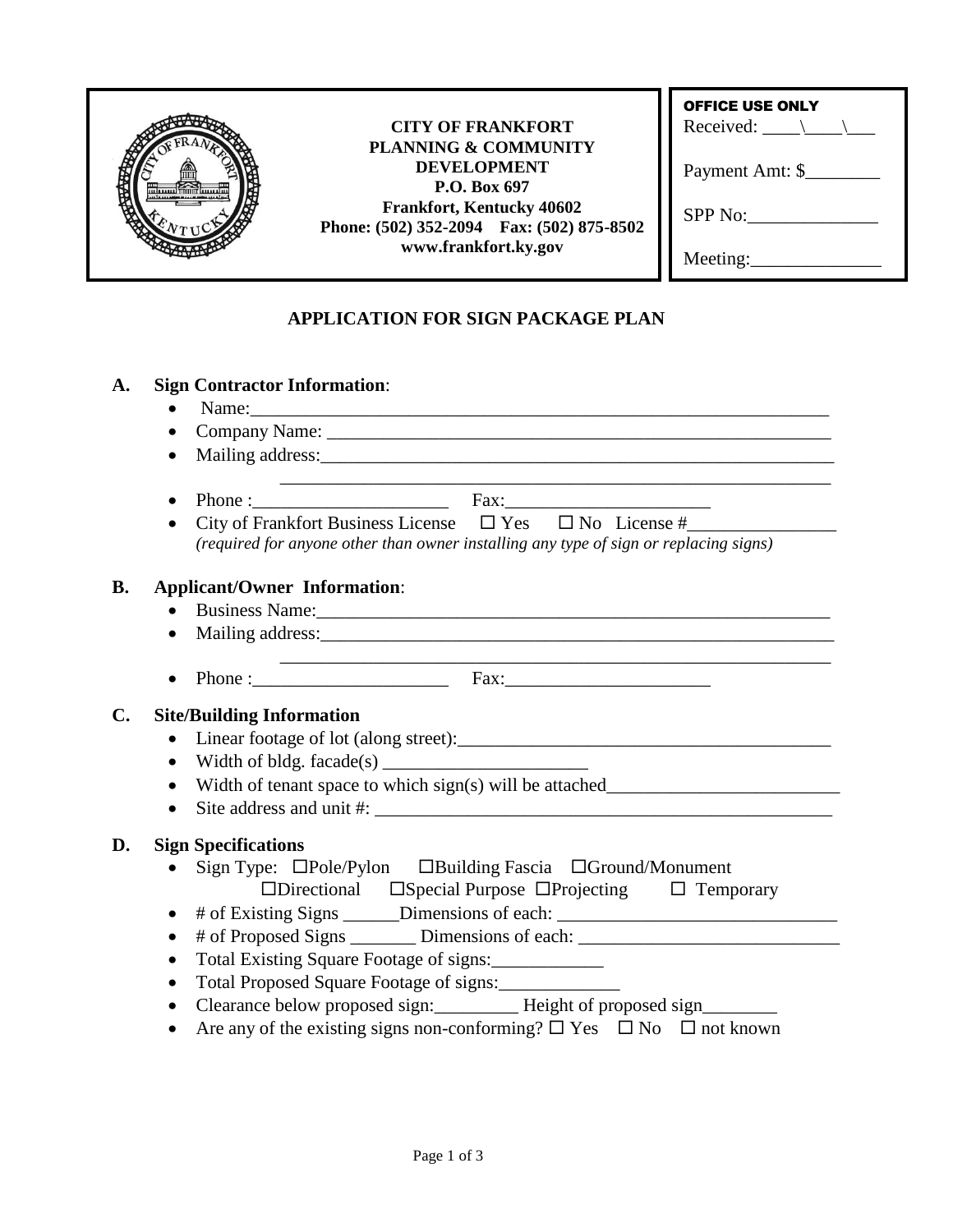## **B. SIGN PACKAGE PLAN INFORMATION**

1. A brief explanation of basis for request (when amending a previously approved plan):

#### **C. SUPPLEMENTAL ITEMS**

The following items must be attached to the application as supporting information to this request:

- **A. Front building elevation(s), indicating lengths of individual storefronts, location(s) of signs, and the maximum sign area for each individual business sign.**
- **B. Location of development identification sign, if any, indicating the setbacks, and maximum sign area for this sign.**
- **C. Drawings, to scale, of all signs proposed for the Planned Unit Development, including dimensions (height and width).**
- **D. Color Schemes and Designs for all Signs**
- **E. The types of structures that will be used to support each sign.**
- F. A filing fee of \$300 is required. Checks should be made payable to the Frankfort/Franklin County Planning Commission.
- G. Names and mailing addresses of adjacent property owners on an  $8\frac{1}{2}$  "X 11" piece of paper as listed by the Franklin County Property Valuation Administrator's office. (502) 875-8780.

Signature of Property Owner(s)/applicant Date: